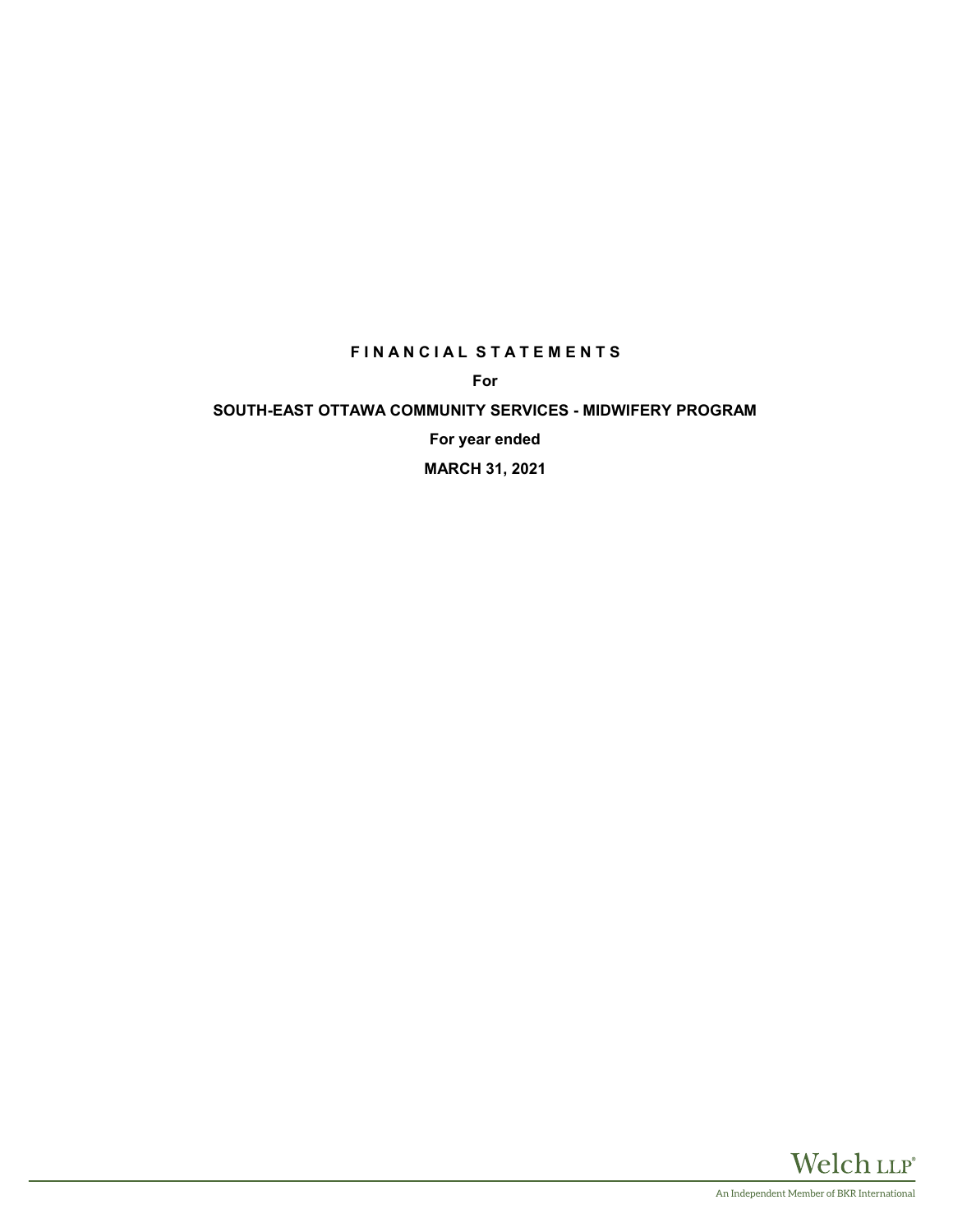# Welch LLP®

# **INDEPENDENT AUDITOR'S REPORT**

To the Board of Directors of

# **SOUTH-EAST OTTAWA COMMUNITY SERVICES - MIDWIFERY PROGRAM**

#### *Opinion*

We have audited the statement of financial position of South-East Ottawa Community Services - Midwifery Program ("Midwifery Program") as at March 31, 2021 and the schedule of operations for the year then ended.

In our opinion, the accompanying financial statements present fairly, in all material respects, the financial position of the Midwifery Program as at March 31, 2021 and the results of its operations for the year then ended in accordance with the reporting requirements set out by the Ministry of Health and Long-Term Care funding agreements.

#### *Basis for Opinion*

We conducted our audit in accordance with the Ministry of Health and Long-Term Care reporting requirements. Our responsibilities under those standards are further described in the Auditor's Responsibilities for the Audit of the Financial Statements section of our report. We are independent of the Midwifery Program in accordance with the ethical requirements that are relevant to our audit of the financial statements in Canada, and we have fulfilled our ethical responsibilities in accordance with these requirements. We believe that the audit evidence we have obtained is sufficient and appropriate to provide a basis for our opinion.

#### *Emphasis of Matter - Basis of Accounting and Restriction on Distribution*

We draw attention to note 1 to the financial statements which describes the basis of accounting. These financial statements, which have not been, and were not intended to be, prepared in accordance with Canadian generally accepted accounting principles, are solely for the information and use of the Board of Directors of South-East Ottawa Community Services and the Ministry of Health and Long-Term Care to comply with reporting requirements set out in funding agreements. The financial statements are not intended to be and should not be used by anyone other than the specified users for any other purpose.

### *Responsibilities of Management and Those Charged with Governance for the Financial Statements*

Management is responsible for the preparation and fair presentation of these financial statements in accordance with the Ministry of Health and Long-Term Care reporting requirements, and for such internal control as management determines is necessary to enable the preparation of financial statements that are free from material misstatement, whether due to fraud or error.

Those charged with governance are responsible for overseeing the Midwifery Program's financial reporting process.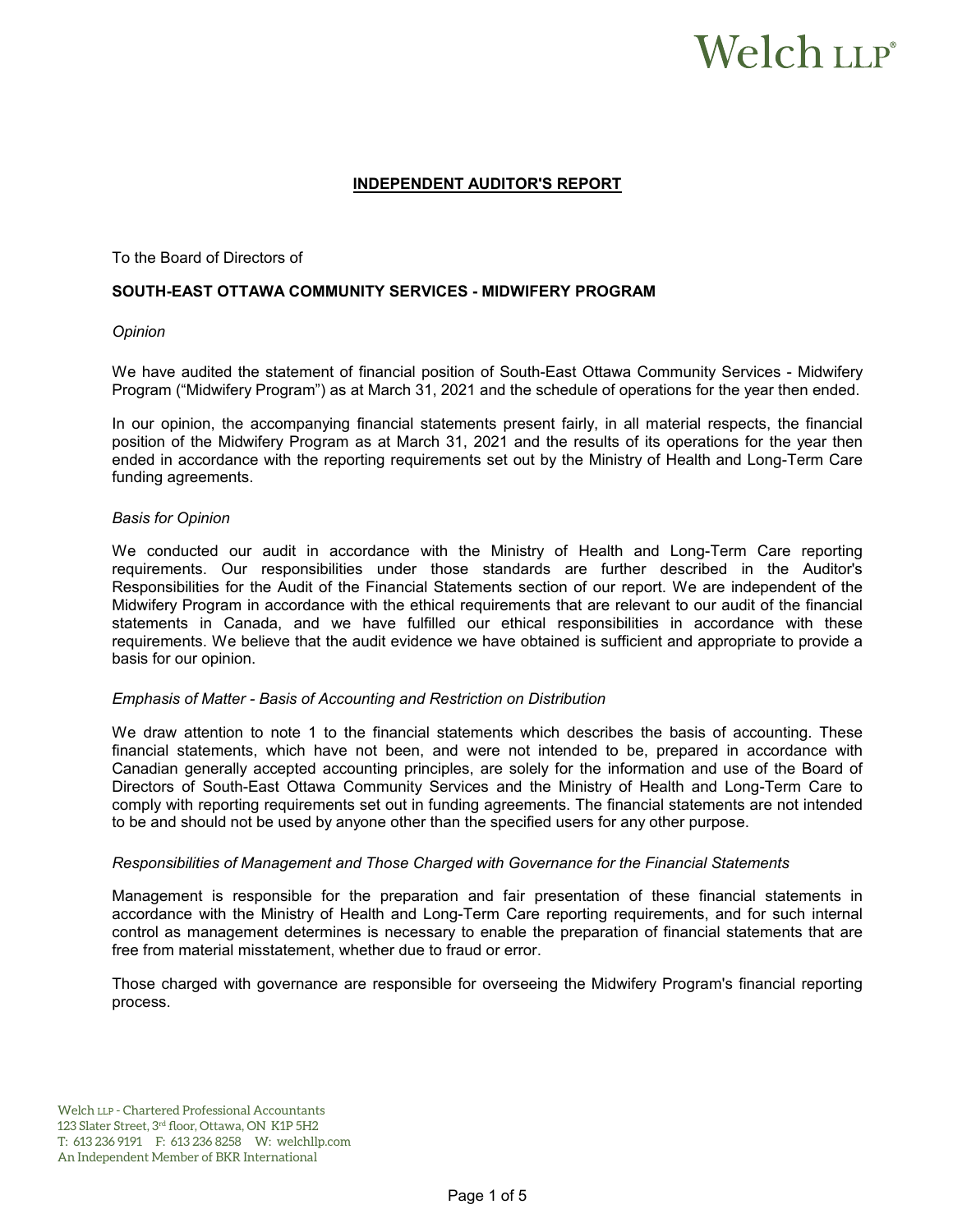# *Auditor's Responsibilities for the Audit of the Financial Statements*

Our objectives are to obtain reasonable assurance about whether the financial statements as a whole are free from material misstatement, whether due to fraud or error, and to issue an auditor's report that includes our opinion. Reasonable assurance is a high level of assurance, but is not a guarantee that an audit conducted in accordance with the Ministry of Health and Long-Term Care reporting requirements will always detect a material misstatement when it exists. Misstatements can arise from fraud or error and are considered material if, individually or in the aggregate, they could reasonably be expected to influence the economic decisions of users taken on the basis of these financial statements.

As part of an audit in accordance with the Ministry of Health and Long-Term Care reporting requirements, we exercise professional judgment and maintain professional skepticism throughout the audit. We also:

- Identify and assess the risks of material misstatement of the financial statements, whether due to fraud or error, design and perform audit procedures responsive to those risks, and obtain audit evidence that is sufficient and appropriate to provide a basis for our opinion. The risk of not detecting a material misstatement resulting from fraud is higher than for one resulting from error, as fraud may involve collusion, forgery, intentional omissions, misrepresentations, or the override of internal control.
- Obtain an understanding of internal control relevant to the audit in order to design audit procedures that are appropriate in the circumstances, but not for the purpose of expressing an opinion on the effectiveness of the Centre's internal control.
- Evaluate the appropriateness of accounting policies used and the reasonableness of accounting estimates and related disclosures made by management.
- Evaluate the overall presentation, structure and content of the financial statements, including the disclosures, and whether the financial statements represent the underlying transactions and events in a manner that achieves fair presentation.

We communicate with those charged with governance regarding, among other matters, the planned scope and timing of the audit and significant audit findings, including any significant deficiencies in internal control that we identify during our audit.

 $NelchUP$ 

Chartered Professional Accountants Licensed Public Accountants

Ottawa, Ontario June 24, 2021.

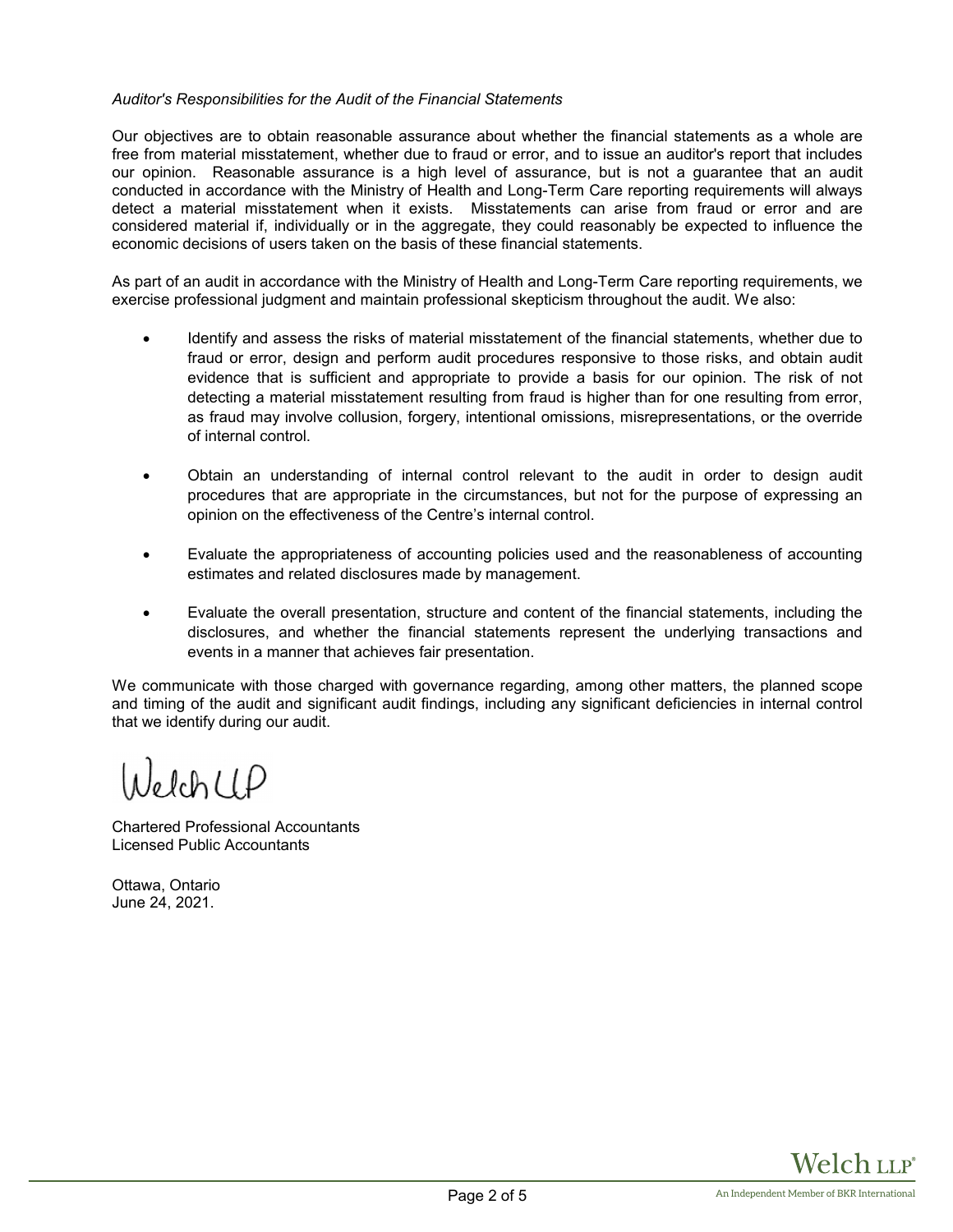# **SOUTH-EAST OTTAWA COMMUNITY SERVICES - MIDWIFERY PROGRAM**

# **STATEMENT OF FINANCIAL POSITION**

**MARCH 31, 2021**

| <b>ASSETS</b>                                                                                                                                                                                  | 2021                                  | 2020                       |
|------------------------------------------------------------------------------------------------------------------------------------------------------------------------------------------------|---------------------------------------|----------------------------|
| <b>CURRENT ASSETS</b><br>Cash and cash equivalents<br>Accounts receivable                                                                                                                      | \$1,394,269<br>717,366<br>\$2,111,635 | \$1,878,021<br>\$1,878,021 |
| <b>LIABILITIES</b>                                                                                                                                                                             |                                       |                            |
| <b>CURRENT LIABILITIES</b><br>Accounts payable<br>Amount due to the Ministry of Health and Long-Term<br>Care (MOHLTC), Ontario Midwifery Program (OMP),<br>Primary Health Care Branch (note 2) | \$                                    | \$1,182,965                |
|                                                                                                                                                                                                | 2,111,635                             | 695,056                    |
|                                                                                                                                                                                                | \$2,111,635                           | \$1,878,021                |
| Approved by the Board:                                                                                                                                                                         |                                       |                            |
| <b>CHARLES NG</b>                                                                                                                                                                              |                                       |                            |
| <b>BRIAN WADE</b>                                                                                                                                                                              |                                       |                            |

(See accompanying notes)

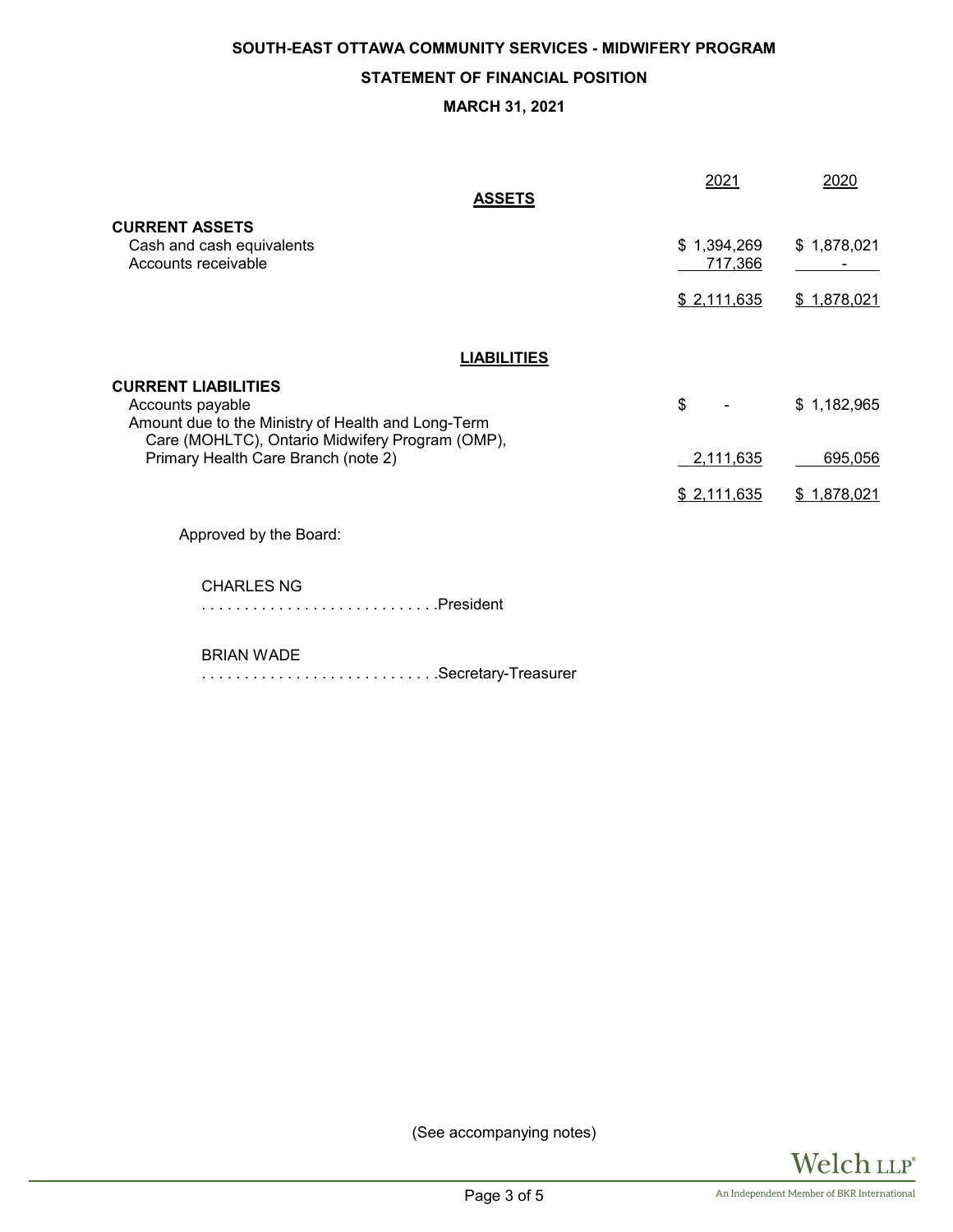# **SOUTH-EAST OTTAWA COMMUNITY SERVICES - MIDWIFERY PROGRAM SCHEDULE OF OPERATIONS YEAR ENDED MARCH 31, 2021**

|                                                              | Total<br>2020-2021 | Total<br>2019-2020                         |
|--------------------------------------------------------------|--------------------|--------------------------------------------|
| <b>Ontario Midwifery Program - Revenues:</b>                 |                    |                                            |
| Ministry of Health and Long Term Care (MOHLTC),              |                    |                                            |
| Ontario Midwifery (OMP), Primary Health Care Branch payments | \$20,957,088       | \$17,844,658                               |
| Schedule Q Funding from Unison Health and Community Services |                    |                                            |
| Interest income                                              | 17,541             | 128,024                                    |
| <b>Total OMP revenues</b>                                    | 20,974,629         | 17,972,682                                 |
| <b>Midwifery Program Expenses</b>                            |                    |                                            |
| Base fees                                                    | 11,290,081         | 9,908,848                                  |
| New registrant fees                                          | 1,256,054          | 782,230                                    |
| Sub-total base fees                                          | 12,546,135         | 10,691,078                                 |
| <b>General Registrants</b><br>Base travel                    | 369,660            | 378,600                                    |
| Base liability insurance                                     | 2,354,562          | 2,587,228                                  |
| <b>Base benefits</b>                                         | 1,809,463          | 1,533,917                                  |
| Clinical equipment midwives                                  | 62,004             | 60,372                                     |
| Home birth kit                                               | 71,253             | 60,723                                     |
|                                                              | 4,666,942          | 4,620,840                                  |
| <b>New Registrants</b>                                       |                    |                                            |
| New registrant travel                                        | 50,340             | 32,979                                     |
| Liability insurance                                          | 703,997            | 482,642                                    |
| <b>Benefits</b>                                              | 195,061            | 110,740                                    |
| Clinical equipment for midwives                              | 69,300             | 83,359                                     |
| <b>Practice Group</b>                                        | 1,018,698          | 709,720                                    |
| Clinical equipment practice group                            | 61,479             | 60,373                                     |
| Administrative support                                       | 10,000             | 10,000                                     |
| Second attendant                                             | 34,962             | 27,000                                     |
|                                                              | 106,441            | 97,373                                     |
| Sub-total base disbursements                                 | 5,792,081          | 5,427,933                                  |
| <b>Special Schedules</b>                                     |                    |                                            |
| "O" Midwifery Services for Physician Clients                 | 3,804              | 997                                        |
| "Q" services to address community need                       | 84,892             | 79,076                                     |
| "Q" Disability Accommodation                                 | 42,750             |                                            |
| <b>Total Special Schedules</b>                               | 131,446            | 80,073                                     |
| <b>One-Time Funding</b>                                      |                    |                                            |
| Special equipment and furniture<br>IT Equipment Replacement  | 10,333<br>18,064   | 7,417                                      |
| New Practice Group IT Software                               | 3,672              | 18,406                                     |
| Leasehold improvements                                       | 16,307             | $\blacksquare$                             |
| <b>Total One-Time</b>                                        | 48,376             | 25,823                                     |
| <b>Other</b>                                                 |                    |                                            |
| TPA operations fees                                          | 118,185            | 117,898                                    |
| TPA - 5% Support for uninsured clients                       | 3,014              | 3,248                                      |
| Uninsured clients third party payment                        | 60,289             | 64,934                                     |
| Other applicable expenses                                    | 858,523            | 866,640                                    |
| <b>Total other expenses</b>                                  | 1,040,011          | 1,052,720                                  |
| <b>Total Midwifery Program Expenses</b>                      | 19,558,049         | 17,277,627                                 |
| <b>Excess of Revenues over Midwifery Program Expenses</b>    | 1,416,580          | 695,057                                    |
| <b>Accumulated Surplus - Beginning of Fiscal Year</b>        | 695,055            |                                            |
| <b>Accumulated Surplus - End of Fiscal Year</b>              | \$2,111,635        | \$<br>695,057                              |
| <b>Courses of Care</b>                                       |                    |                                            |
| Number of base courses of care                               | 2,868              | 2,934                                      |
| Number of new registrant (new and ongoing) courses of care   | 400                | <u> 270</u>                                |
| Total courses of care                                        | 3,268              | 3,204                                      |
|                                                              |                    |                                            |
| (See accompanying notes)                                     |                    | $W_{\mathbf{a}}$ $\mathbf{b}$ $\mathbf{r}$ |

# Welch LLP<sup>®</sup>